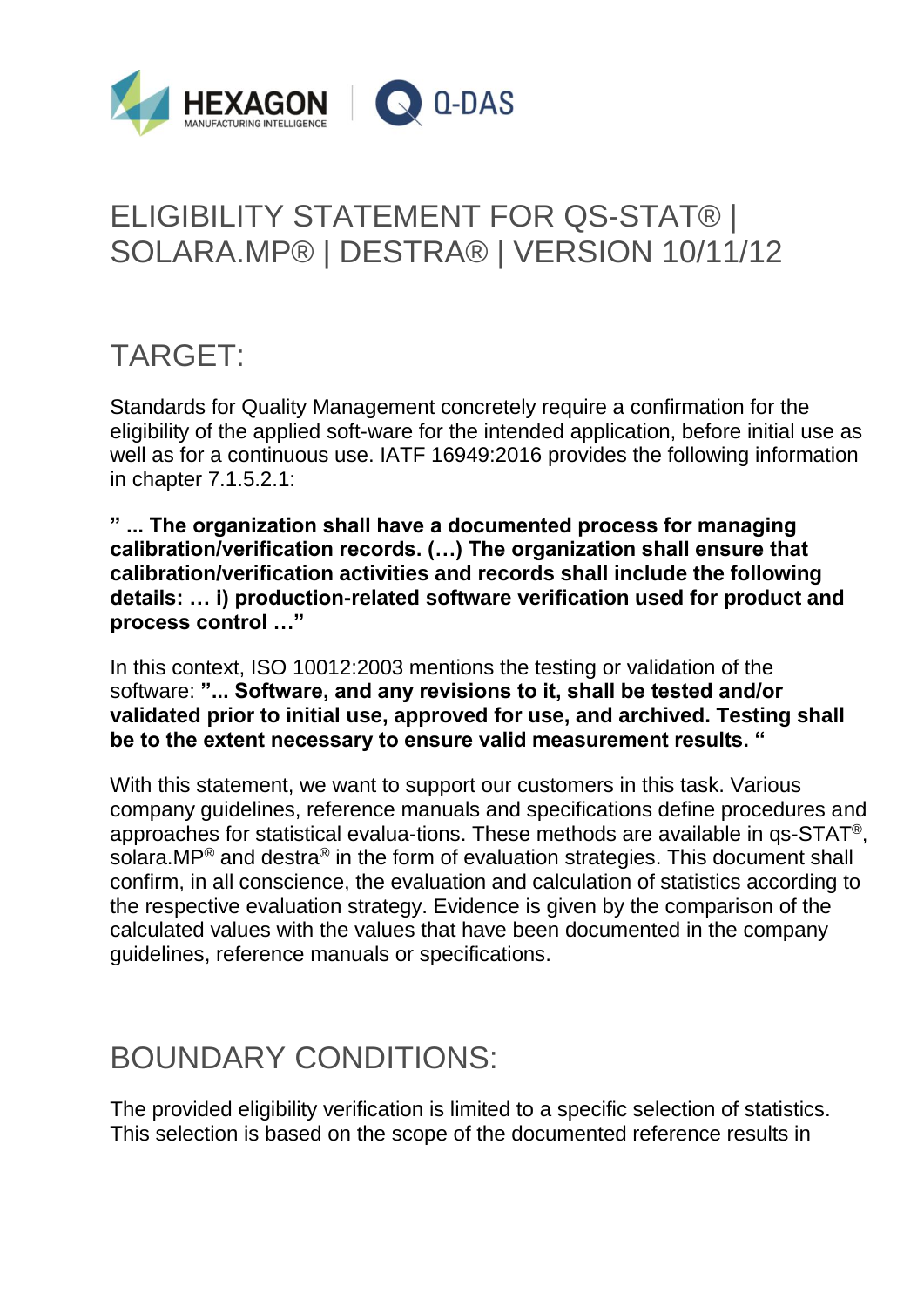

literature, and on mandatory values demanded to validate the evaluation. Please consider that the testing cannot consider all kinds of hardware and software environments which can indeed have an influence on computational accuracy.

Some decimal places of the calculated results may deviate from the references of some statistics due to improved numerical procedures. Please also consider that computer-assisted evaluations generally provide more decimal places than "manual" evaluations. Interim or final results might deviate due to rounding.

Basically, we want to indicate that the test data sets cover a wide range of applications but they cannot guarantee a complete consideration of all possible constellations. If you know of further documented reference data, we would be glad to include them into this eligibility statement.

### ACCOMPLISHMENT:

All test data sets have been taken out of literature. The test procedures have been created by assigning the data sets to the evaluation configurations and the definition of the statistics. Loading and evaluating data as well as comparing them to specified reference values was an automated process.

The test data sets are available on the program CD for your own accomplishment of the eligibility verification. The provided evaluation strategies are write-protected and they can be protected against any kind of intervention by setting appropriate user rights, so that, under these conditions, you can always refer to defined requirements.

#### RESULTS:

All the statistics considered in the eligibility verification show no or no significant deviation from reference values. As already mentioned under "Boundary conditions", deviations in decimal places are usually caused by different rounding. The following example shows this issue based on a reference from the Measurement System Analysis manual.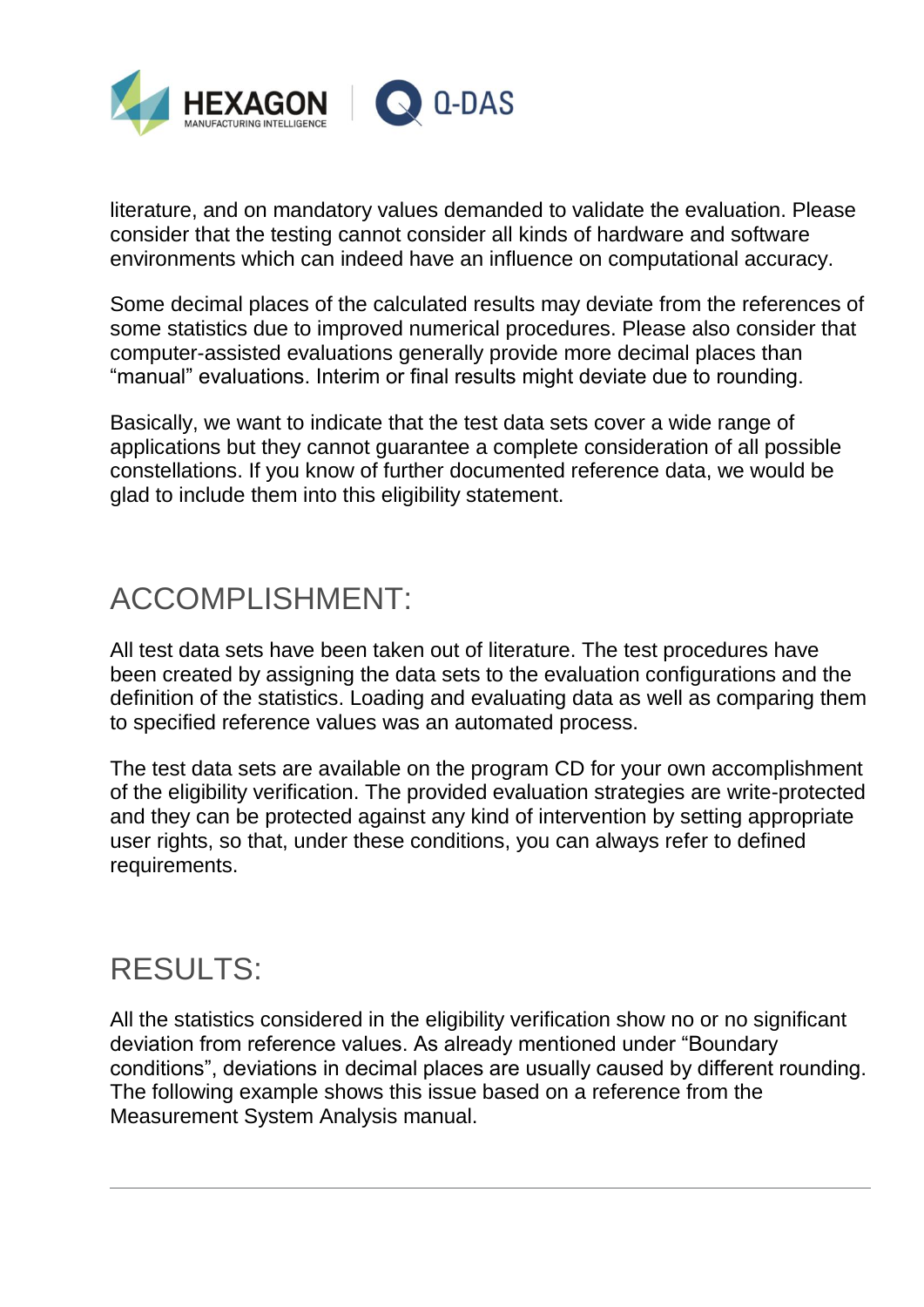

The fact that qs-STAT®, solara.MP® or destra® internally calculate significantly more decimal places, of course, affects the interim and final results. This, of course, causes a "deviation" from the reference but does not restrict the eligibility of the software at all!

#### REFERENCE DATA:

| Test_14          | Type 1, tolerance-related, [5]   |
|------------------|----------------------------------|
| Test_15          | Type 1, process-related, [5]     |
| Test 16          | Type 2 (ARM), [5]                |
| Bosch_V1_ARM     | Type 1, tolerance-related, [3]   |
| Bosch_V2_ARM     | Type 2, [3]                      |
| Bosch_V3_ARM     | Type 3, [3]                      |
| Bosch_LIN        | Linearity, [3]                   |
| Bosch_Stab       | Stability, [3]                   |
| Bosch_Attributiv | Attribute, signal detection, [3] |
| QDAS_1BD         | Type 1, tolerance-related, [1]   |
| QDAS_2AD         | Type 2, ARM, [1]                 |
| QDAS2ADV         | Type 2, ARM, [1]                 |
| GC_AIAG1         | Type 2, ANOVA, [1]               |
| GC_AIAGV         | Type 2, ANOVA, [1]               |
| QDAS3ADM         | Type 3, ARM, [1]                 |
| QDAS_3BD         | Type 3, ARM, [1]                 |
| QDAS3ADN         | Type 3, ANOVA, [1]               |
| QDAS_3AD         | Type 3, ANOVA, [1]               |
| FORD_1           | Type 1, tolerance-related, [2]   |
| FORD_2           | Type 2, ARM, [2]                 |
| FORD_3           | Type 3, ARM, [2]                 |
| FORD_4           | Type 4, ARM, [2]                 |
|                  |                                  |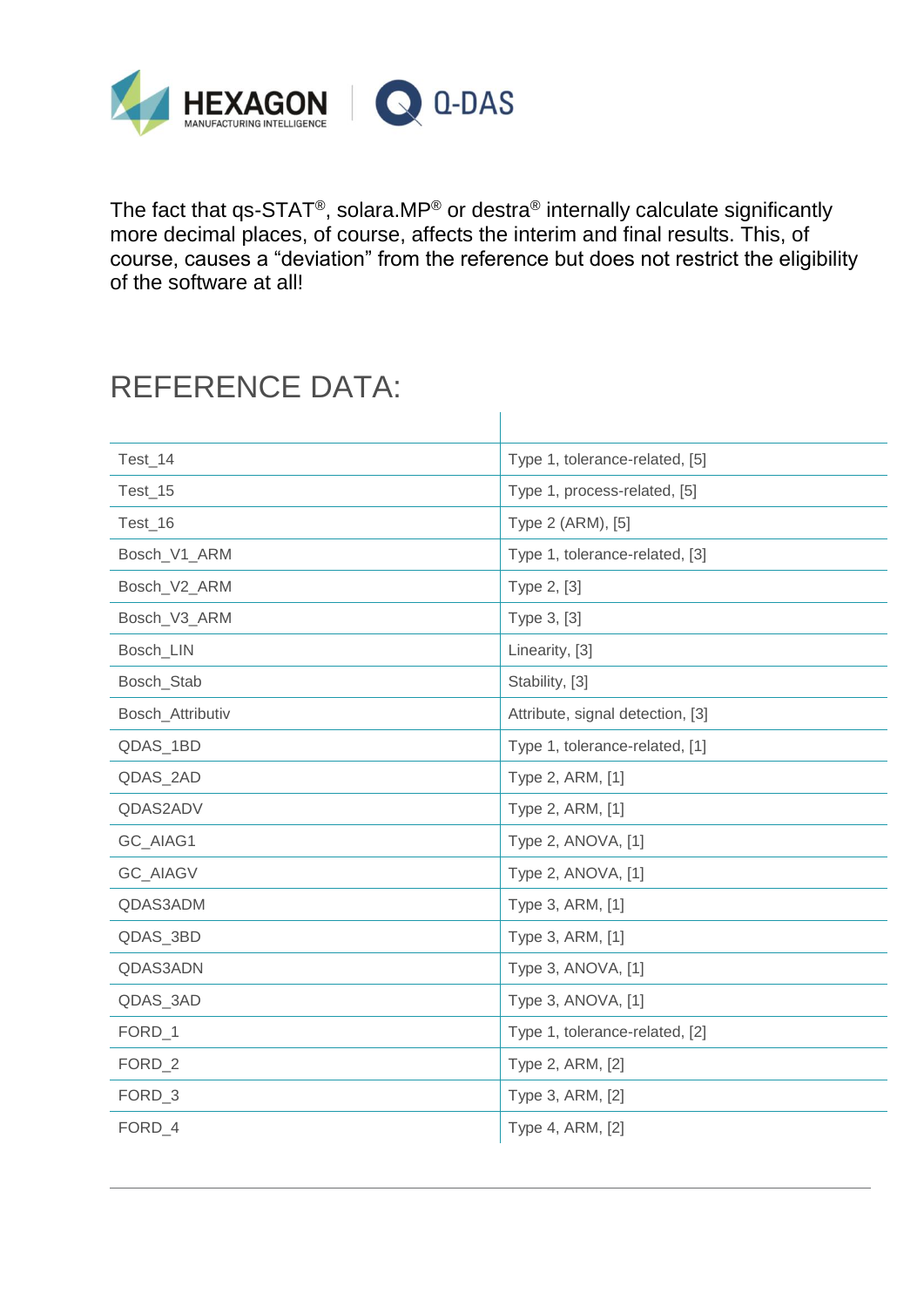

| FORD_5                           | Type 5, ARM, [2]                       |
|----------------------------------|----------------------------------------|
| VDA5_Beispiel1                   | Measurement uncertainty, [6]           |
| VDA5_Beispiel2                   | Measurement uncertainty, [6]           |
| MSA_4th_Edition_Linearity_Study  | Linearity, MSA, [7]                    |
| MSA_4th_Edition_Signal_Detection | Attribute, signal detection, [7]       |
| MSA_4th_Edition_Type_2_Study     | Type 2 (ARM, ANOVA), [7]               |
| <b>CNOMO</b>                     | Phases 1 and 2, [4]                    |
| Test_01                          | Stability conditions, [5]              |
| Test_02                          | Computational accuracy, [5]            |
| Test_03                          | Control charts/capability indices, [5] |
| Test_04                          | Control charts/capability indices, [5] |
| Test_05                          | Control charts/capability indices, [5] |
| Test_06                          | Control charts/capability indices, [5] |
| Test_07                          | Control charts/capability indices, [5] |
| Test_08                          | Control charts/capability indices, [5] |
| Test_09                          | Control charts/capability indices, [5] |
| Test_10                          | Control charts/capability indices, [5] |
| Test_11                          | Control charts/capability indices, [5] |
| Test_12                          | Control charts/capability indices, [5] |
| Test 13                          | Control charts/capability indices, [5] |